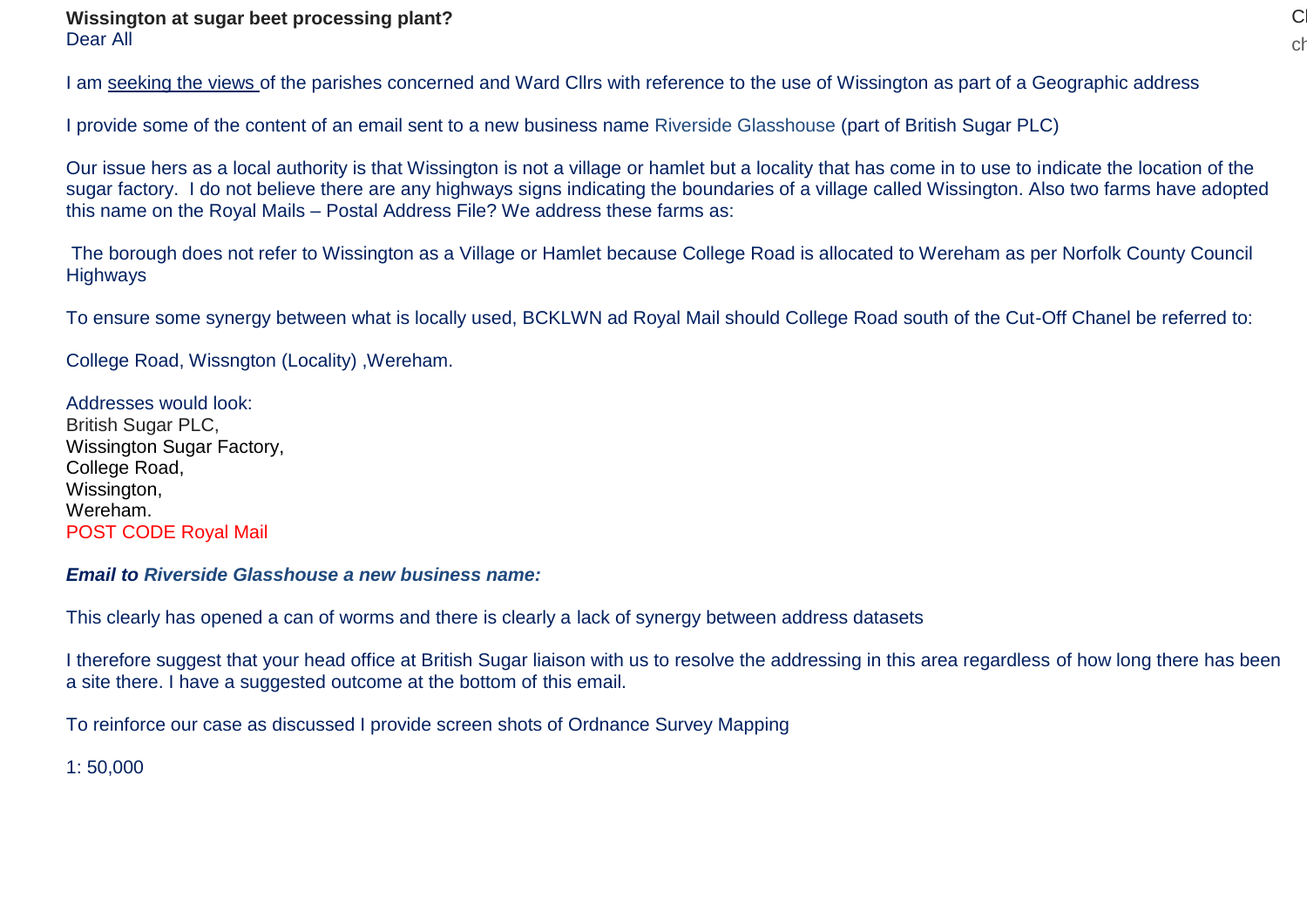1:25,000

## Master map

Having checked Royal Mails Postal Address File out of interest The Sugar Factory is addressed to College Road

There is no village or hamlet called Wissington therefore all is addressed to Wereham by this authority

This authority could add an extra line in the address called a locality of: Wissington (As we do for Industrial estates) so that an address in this area would look:

British Sugar PLC, Wissington Sugar Factory, College Road, Wissington, Wereham. POST CODE Royal Mail

Riverside Glasshouse College Road, Wissington, Wereham. POST CODE Royal Mail

Top Soil College Road, Wissington, Wereham. POST CODE Royal Mail

Look forward to hearing back from you or British Sugar PLC

END